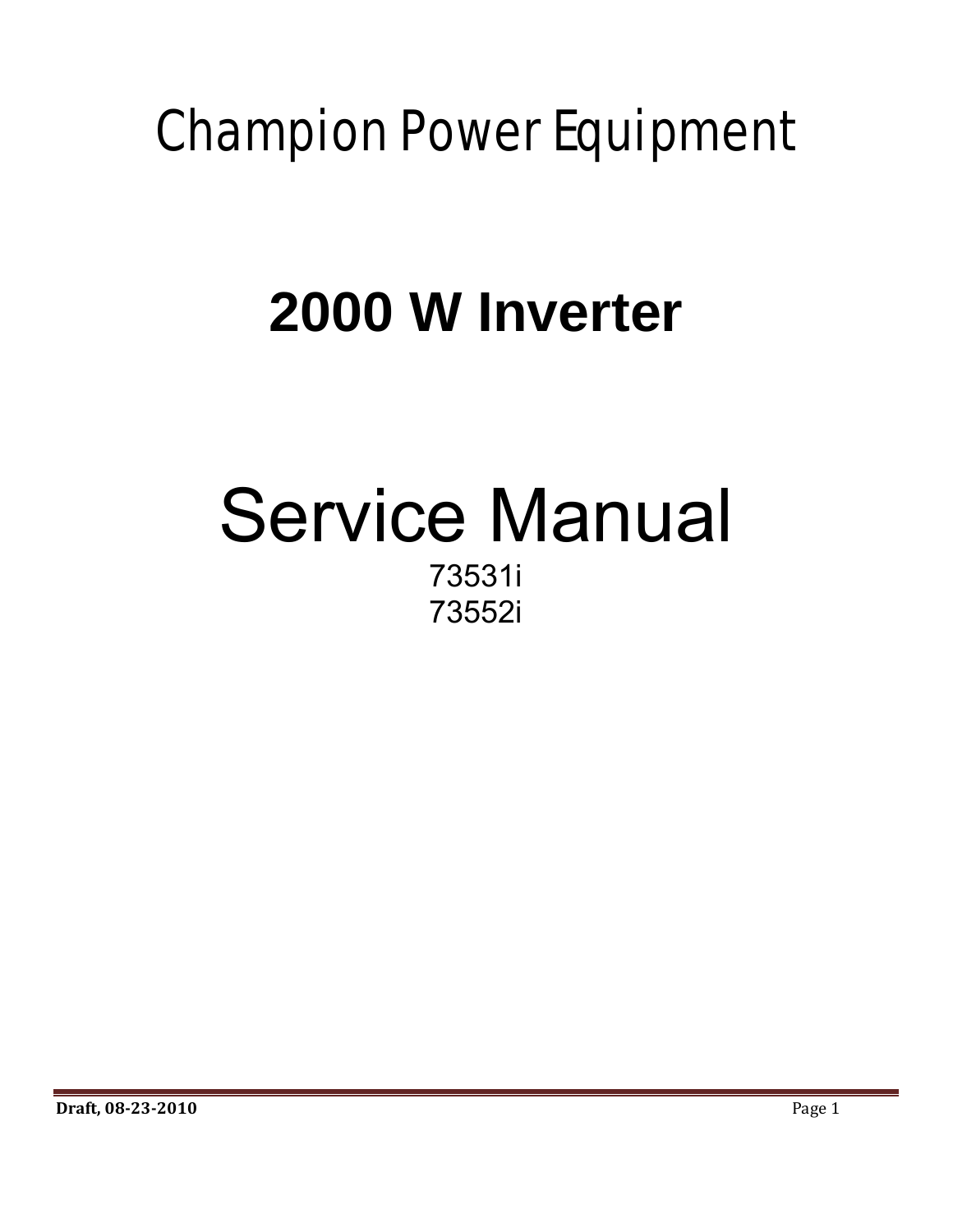## **Table of Contents**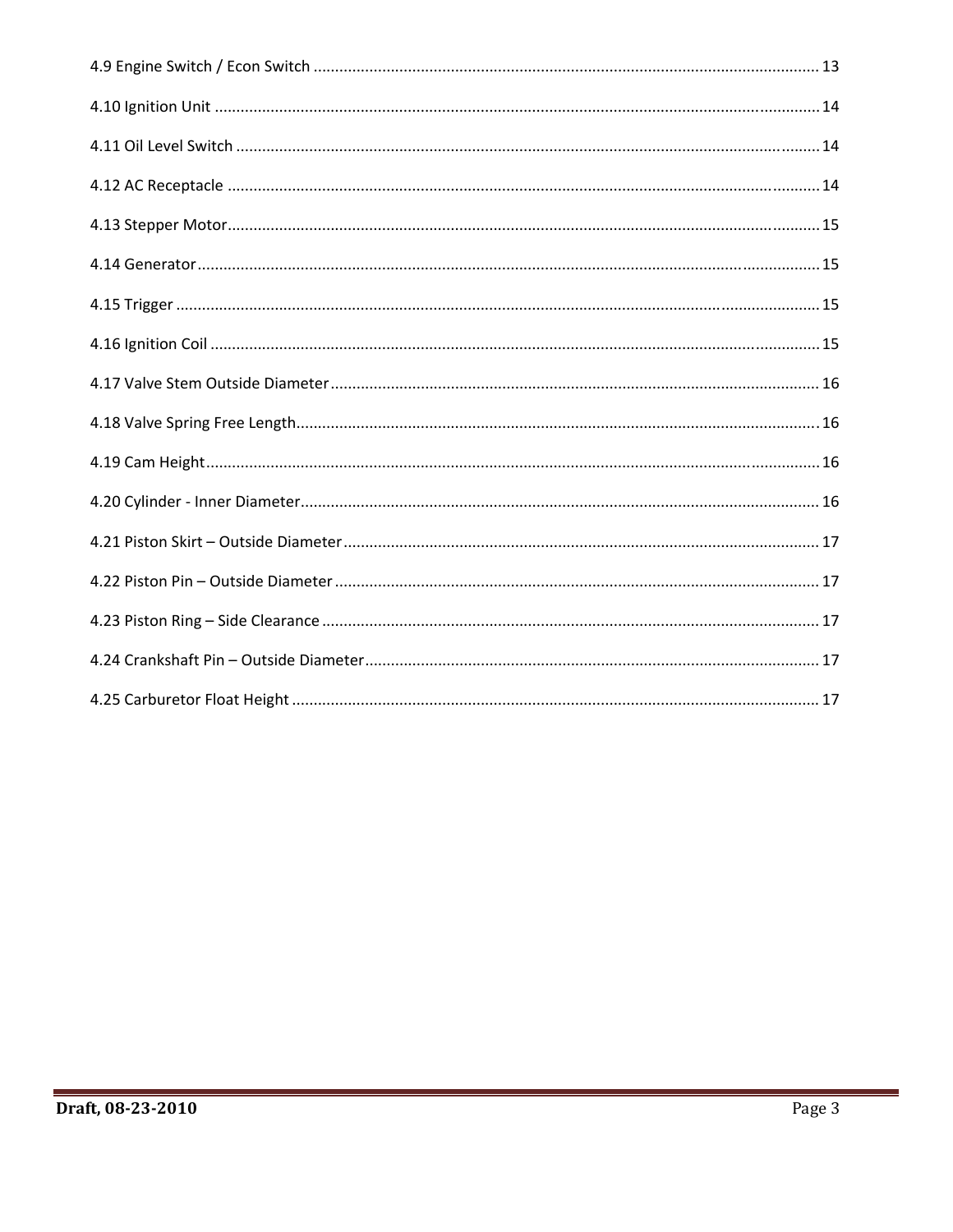## **1.0 Specifications**

|                    | Overall Length                                |                   | 19.3 in / 490 mm                            |  |
|--------------------|-----------------------------------------------|-------------------|---------------------------------------------|--|
| <b>Dimensions</b>  | <b>Overall Width</b><br><b>Overall Height</b> |                   | 13.2 in / 335 mm                            |  |
|                    |                                               |                   | 16.3 in / 415 mm                            |  |
|                    | Dry Weight                                    |                   | 48 lbs / 21.7 kg                            |  |
|                    | Generator type                                |                   | Multi pole rotation                         |  |
|                    | Generator                                     |                   | Self-ventilation drip-proof                 |  |
|                    | structure<br>Excitation<br>Frequency          |                   | alternator<br>Self-excitation (Magnet type) |  |
|                    |                                               |                   |                                             |  |
|                    | regulation                                    |                   | AC-DC-AC conversion                         |  |
| Generator          | AC output                                     | Frequency         | 60 Hz                                       |  |
|                    |                                               | Voltage           | 120 V                                       |  |
|                    |                                               | Rated output      | 1.6 kVA                                     |  |
|                    |                                               | Rated current AC  | 13.3A                                       |  |
|                    | Rated rotation<br>speed                       |                   | 4300 rpm                                    |  |
|                    | <b>ECON no load</b><br>speed                  |                   | 3000 rpm                                    |  |
|                    | Engine type                                   |                   | 4-stroke single cylinder OHV                |  |
|                    | Displacement                                  |                   | 79.7mL                                      |  |
|                    | Bore x Stroke                                 |                   | 48.6mm x 43.0mm                             |  |
|                    | Compression<br>ratio                          |                   | 8.7                                         |  |
|                    | Ignition system                               |                   | T.C.I                                       |  |
| <b>Engine</b>      | Engine oil<br>capacity                        |                   | 13 fl oz / 0.4L                             |  |
|                    | Carburetor                                    |                   | Float type                                  |  |
|                    | Lubrication<br>system                         |                   | Forced splash                               |  |
|                    | Air cleaner                                   |                   | Semi-dry type                               |  |
| Cooling system     |                                               | Forced air-cooled |                                             |  |
|                    | Spark plug                                    |                   | E6RTC (NHSP)                                |  |
|                    | Starting system                               |                   | Recoil starter                              |  |
|                    | Fuel                                          |                   | Automotive unleaded gasoline                |  |
| <b>Run Time</b>    |                                               | Rated             | 3.8 <sub>hr</sub>                           |  |
|                    |                                               | 1/4 Load          | 9.5hr                                       |  |
|                    | <b>Fuel Tank Capacity</b>                     |                   | 1.0 gal / 3.8L                              |  |
| <b>Noise level</b> |                                               | Full Load /7m     | 65 dBA                                      |  |
|                    |                                               | 1/4 Load @ 7m     | 54 dBA                                      |  |
|                    |                                               |                   |                                             |  |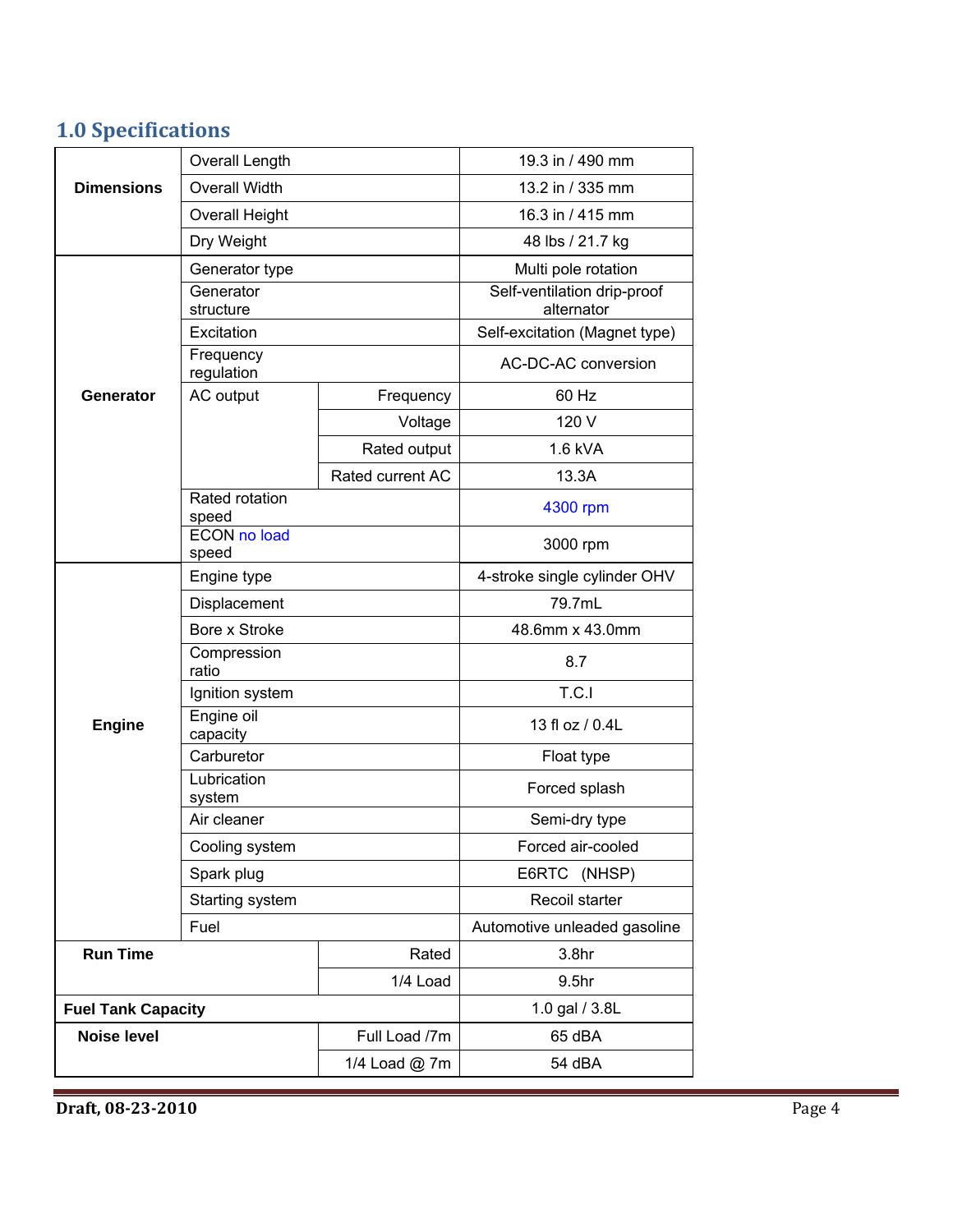### **2.0 Maintenance Schedule**

|                    |                                      |                                         | <b>Interval</b>                         |                                                  |
|--------------------|--------------------------------------|-----------------------------------------|-----------------------------------------|--------------------------------------------------|
| <b>Item</b>        | <b>Routine</b>                       | First 20 Hr<br>or First<br><b>Month</b> | Every 100<br>$Hr$ or 6<br><b>Months</b> | <b>Every</b><br>300 Hr or<br>12<br><b>Months</b> |
|                    | Check oil level in engine            |                                         |                                         |                                                  |
| Engine oil         | Replace engine oil                   |                                         |                                         |                                                  |
| Fuel system        | Check fuel leakage                   |                                         |                                         |                                                  |
|                    | Clean fuel filter / strainer         |                                         |                                         |                                                  |
|                    | Check fuel hose for cracks or damage |                                         |                                         |                                                  |
| Air filter element | Check and Clean                      |                                         | $\bullet$                               |                                                  |
| Spark arrester     | Clean and replace if necessary       |                                         |                                         |                                                  |
| Spark plug         | Clean and replace if necessary       |                                         |                                         |                                                  |
| Valve clearance    | Check and adjust                     |                                         |                                         |                                                  |

Note: Perform each routine at the shorter of the two intervals – whichever comes first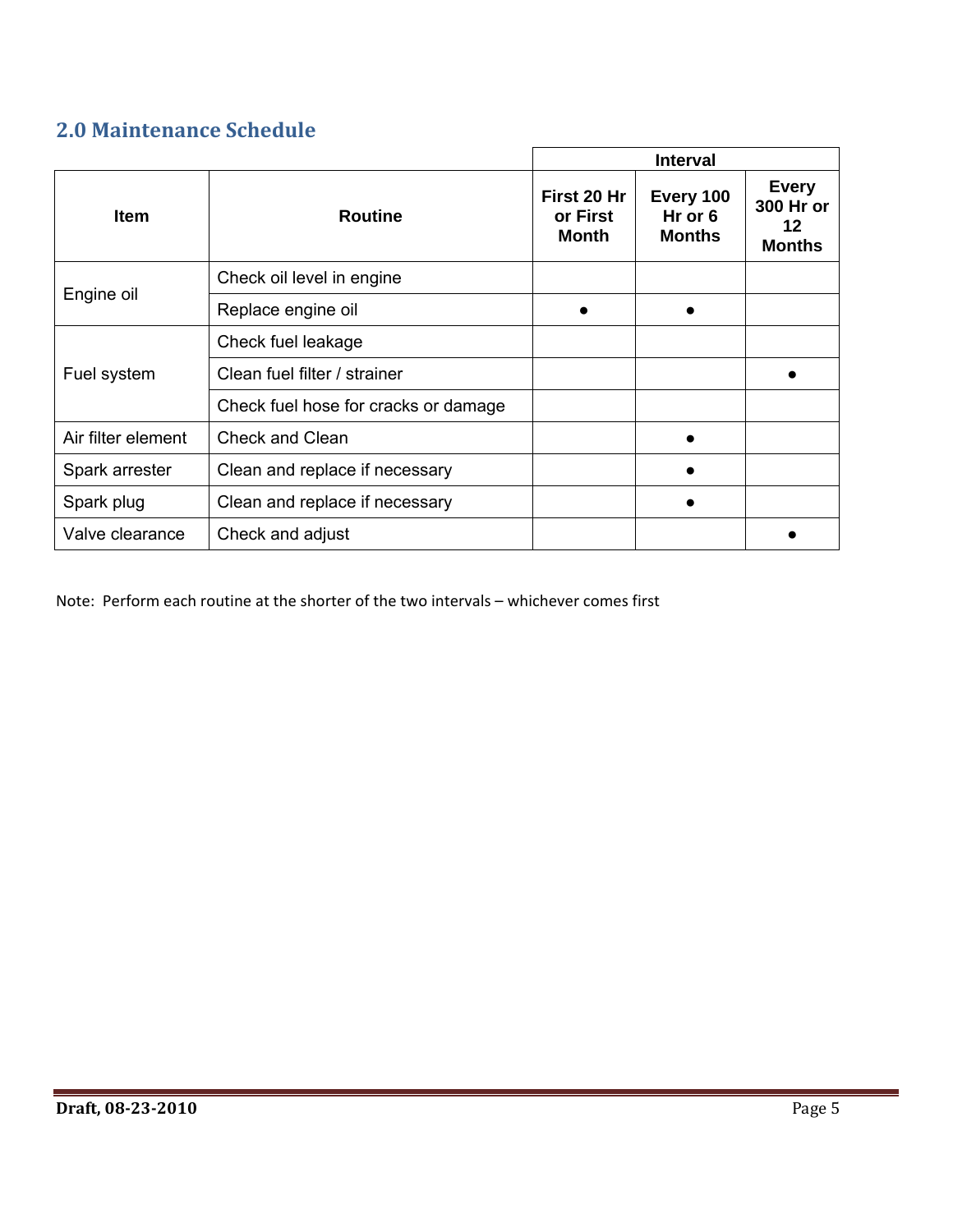### **3.0 Troubleshooting**

#### **3.1 Engine**

#### **3.1.1 Engine will not start**

- 1. Check that the Engine Switch is in ON position
- 2. Check the Engine Oil level. If low, the Low Oil Sensor will ground the Spark Plug.
- 3. Check that the Fuel Valve is turned to ON position
- 4. Check that the Choke is pulled completely out (full choke)
- 5. Check that the fuel level in tank is at adequate
- 6. Check that the Vent in the Fuel Cap is turned to ON
- 7. Check to see if there is fuel in the Carburetor
	- a. If no fuel in Carburetor, check fuel line for blockage
- 8. Is the Spark Plug wet or dry?
	- a. If Wet dry it off and try to start engine
	- b. If Dry Check Carburetor port and nozzle
- 9. Check Spark strength
	- a. If weak See Ignition System trouble shooting
- 10. Check Compression: 116‐138 psi @ 1100 rpm and 58‐72 psi @ 600 rpm
	- a. If pressure is high Check head cylinder carbon
	- b. If pressure is low Check Valve Clearance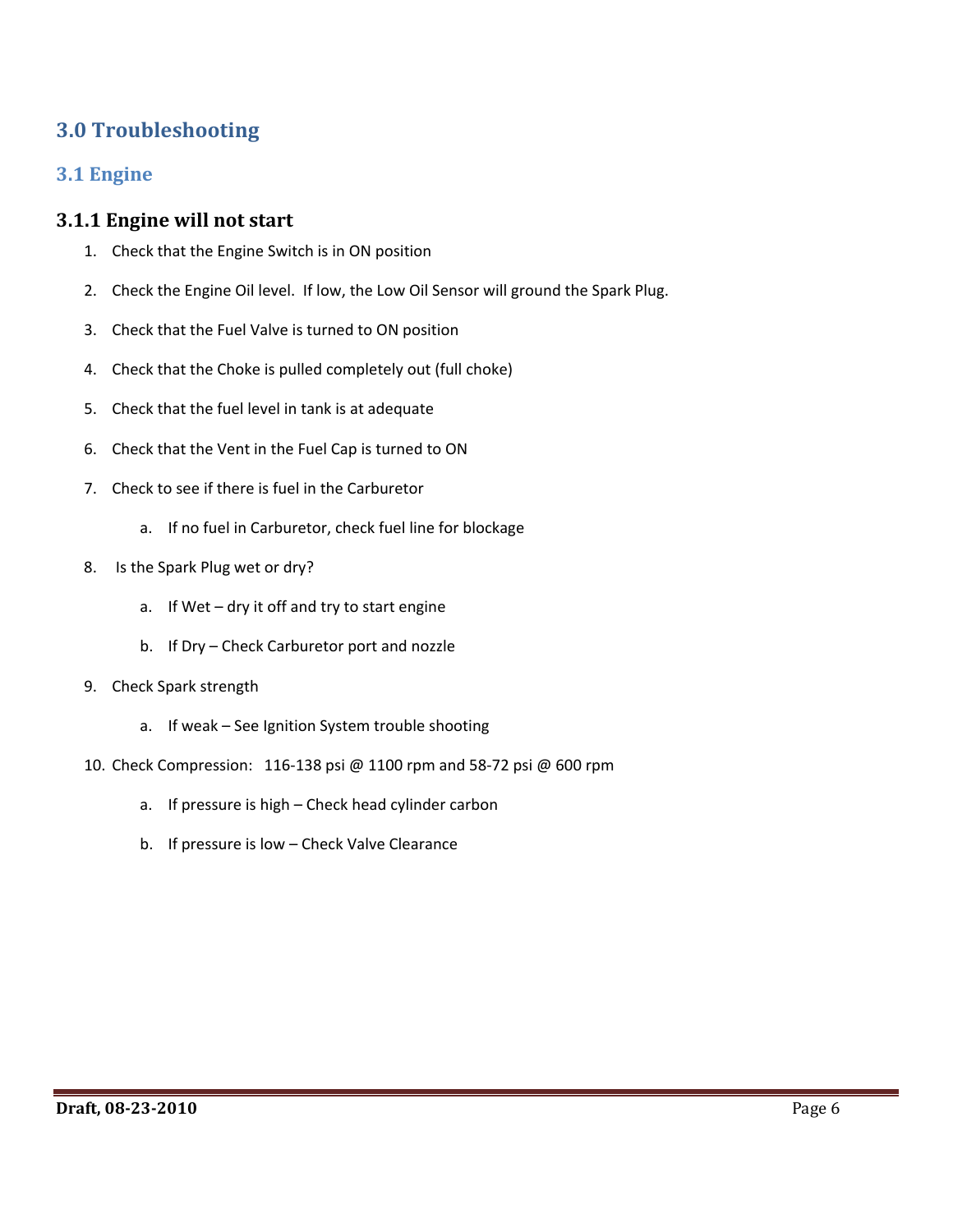#### **3.1.2 Engine starts, but will not run**

- 1. Check that the fuel level in tank is adequate
- 2. Check that the Fuel Valve is turned to completely to ON position
- 3. Check fuel filter clean or replace
- 4. Check Fuel Hose for blockage or damage. Clean or replace if needed.
- 5. Check Carburetor gasket for damage and confirm nuts are tight.
- 6. Check Compression: 116‐138 psi @ 1100 rpm and 58‐72 psi @ 600 rpm
	- a. If High Check head cylinder carbon
	- b. If low Check valve clearance
- 7. Check air gap of Pulser Coi: 1.0mm (0.040 in) gap
	- a. Adjust if needed
- 8. Check Pulser Coil. Replace if needed.
- 9. If engine will still not run, see Throttle Control trouble shooting

#### **3.1.3 Engine RPM are low or not steady**

- 1. Check Air Filter element. Clean or replace if dirty needed.
- 2. Check Valve Clearance 0.1mm (.004 in)
	- a. Adjust if needed
- 3. Check Spark Plug clean or replace if needed
- 4. Check Main Jet Choke clean as needed
- 5. Check Carburetor Joint and Gasket for damage and confirm nuts are tight.
- 6. Check Compression 116‐138 psi @ 1100 rpm and 58‐72 psi @ 600 rpm
	- a. If High Check head cylinder carbon
	- b. If low Check valve clearance
- 7. If engine will still not run, see Throttle Control trouble shooting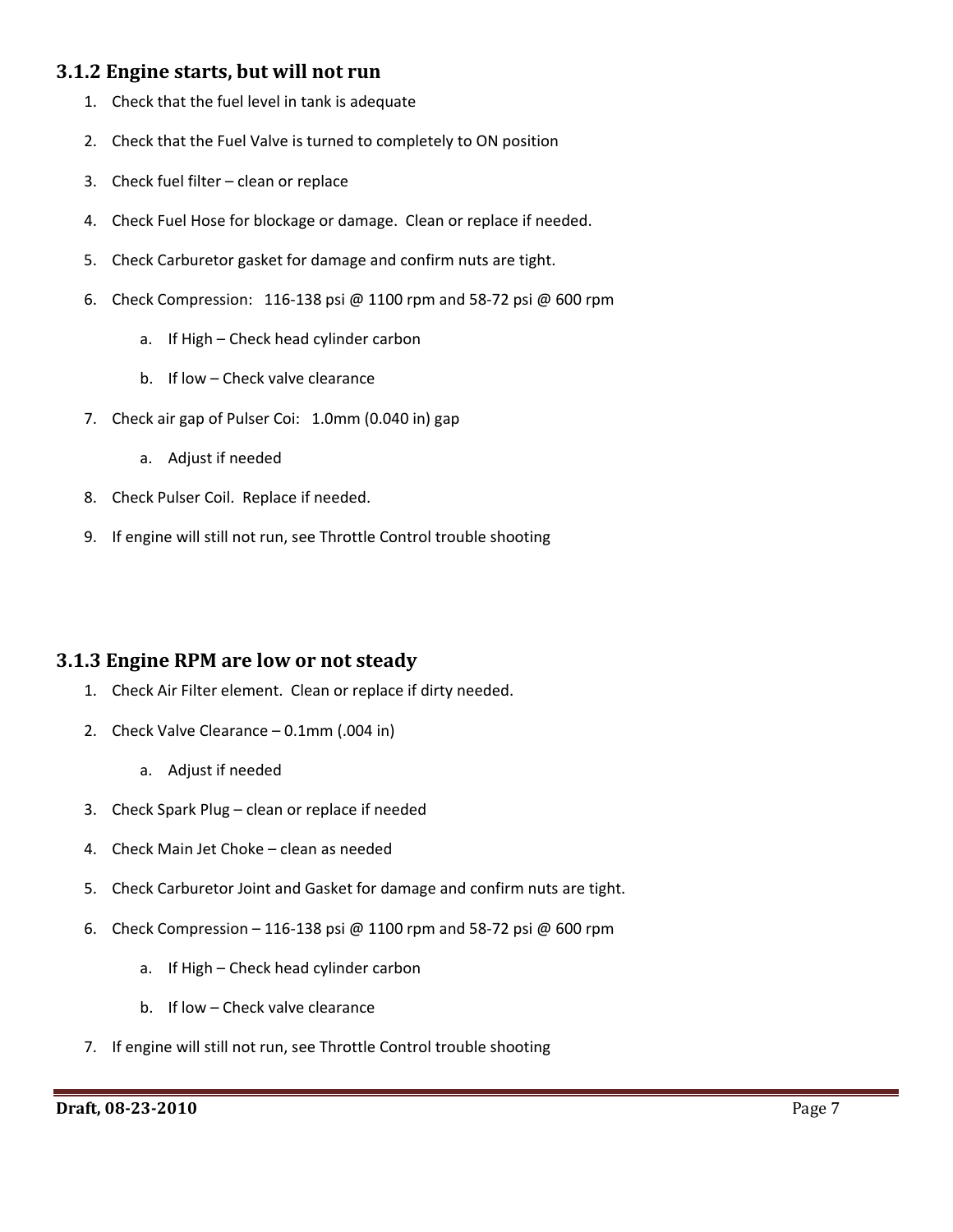#### **3.2 Ignition System**

#### **3.2.1 No Spark**

- 1. Check the Low Oil Sensor (confirm crankcase is full). Disconnect the Low Oil Sensor wire and check for spark
	- a. If the Spark Plug sparks, then the Low Oil Sensor needs to be replaced
- 2. Install a new Spark Plug and check for spark
- 3. Pull recoil starter and check if the Oil Warning Light flashes
	- a. The flashing Oil Warning Light indicates that the Oil Level Sensor needs replacing
- 4. Check Engine Switch for continuity
	- a. Replace if needed
- 5. Check air gap and resistance of the Pulsar Coil <need spec from Yamashita>
	- a. Adjust air gap or replace Pulsar Coil if needed
- 6. Check Ignition Coil <need detail>
	- a. Replace if needed
- 7. Check Wire harness for damage
	- a. Replace if needed

#### **3.3 Throttle Control System**

#### **3.3.1 Engine RPM not steady**

- 1. Check Stepper Motor movement
	- a. Starting: Full Open $\rightarrow$  close
	- b. Stopping: Full Open
	- c. Replace Stepper Motor if needed
- 2. Check Stepper Motor Resistance: 40‐50 ohms
	- a. Replace if resistance is out of spec
- 3. Check Wire Harness for damage
	- a. Replace if needed
- 4. Replace Control Unit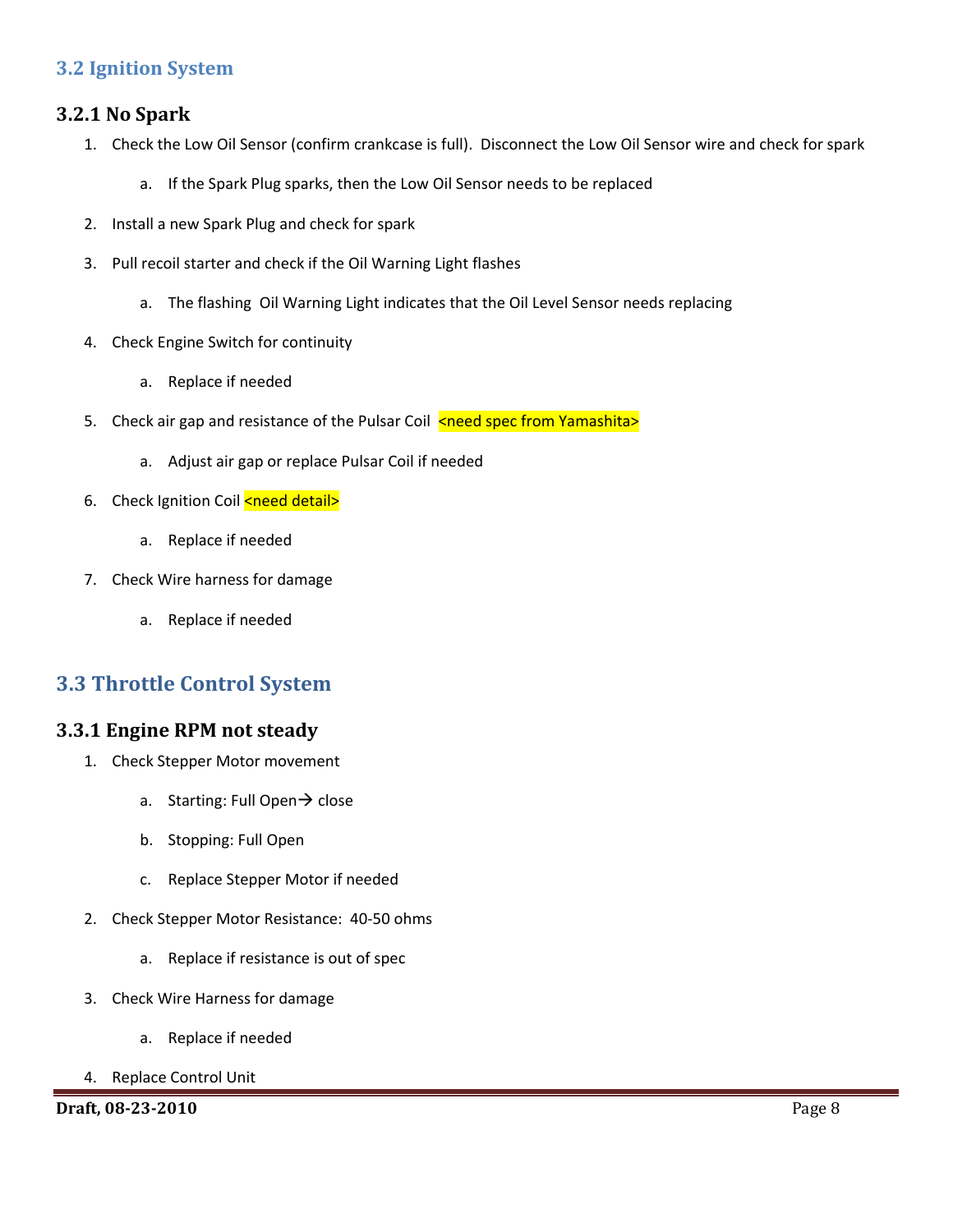#### **3.3.2 ECON switch does not work**

- 1. Check Stepper Motor Resistance: 232 ‐ 267 ohms (20 degrees C)
- 2. Check ECON Switch for continuity
	- a. Replace if needed
- 3. Check Wire Harness for damage
	- a. Replace if needed
- 4. Replace Control Unit

#### **3.4 Generator**

#### **3.4.1 Low AC output**

- 1. With Engine running, check if the Overload light is ON
	- a. If Overload light is ON remove overload. If light stays ON, replace the Control Unit
- 2. Check Engine RPM
	- a. ECON ON: less than 3000 rpm
	- b. ECON OFF: 4300 rpm
- 3. Check Wire Harness Connector
- 4. Check Main Coil voltage: 228 342 V AC
	- a. Low voltage: Replace Rotor
	- b. No voltage: Check Main Coil resistance 1.2 Ohm ±0.24
		- i. If resistance out of spec, replace Stator
- 5. Check Sub Coil Voltage: 228 342 V AC (20 degrees C)
	- a. Low voltage: Replace Rotor
	- b. No voltage: Check Main Sub resistance  $-0.12$  Ohm  $\pm 0.02$ 
		- i. If Main Sub resistance is out of spec, replace Stator
		- ii. If Main Sub resistance is OK, replace Control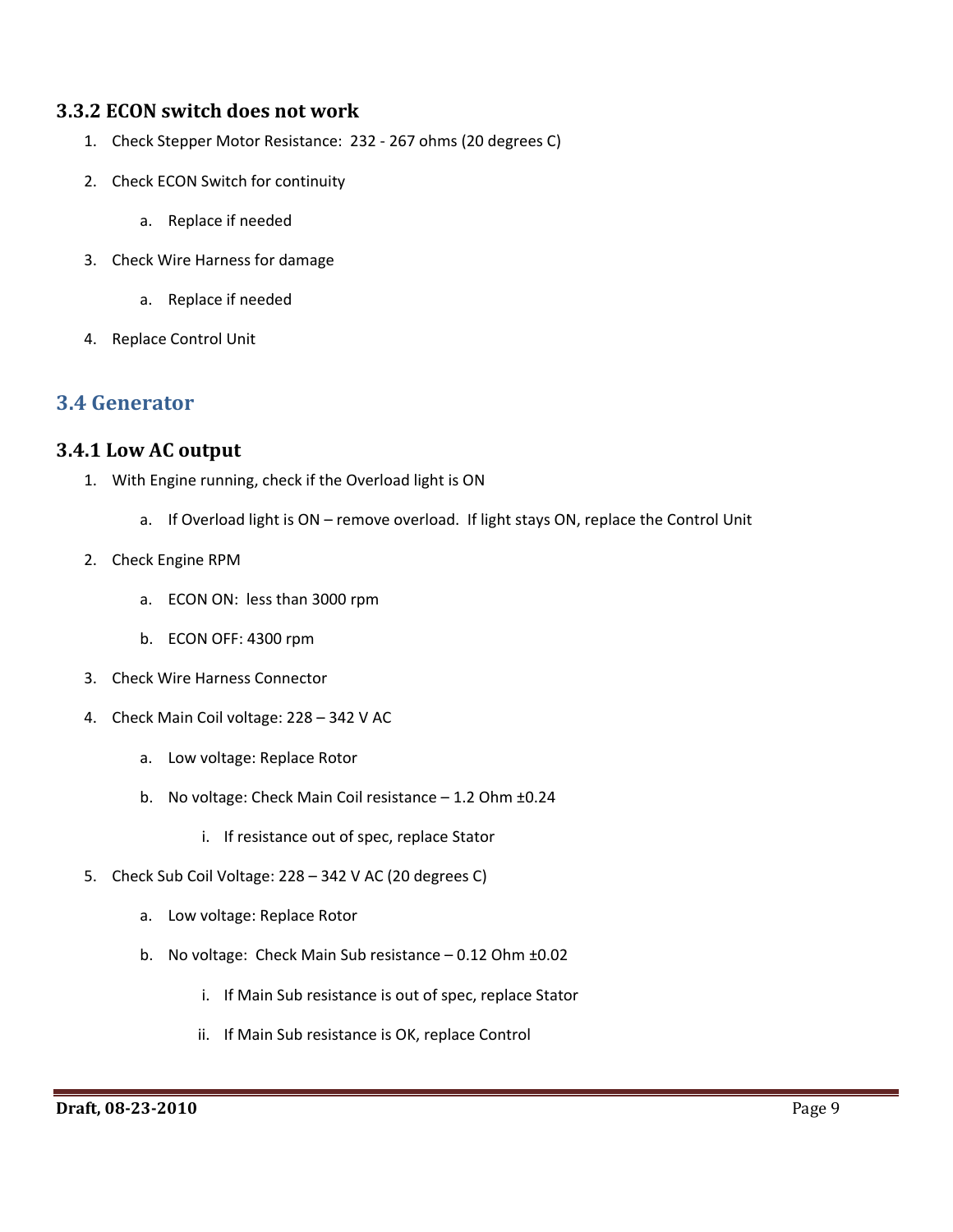#### **4.0 Maintenance**

#### **4.1 Check Oil Level**

- 1. Stop the engine and place the unit on a level surface
- 2. Remove the Maintenance Cover (4 screws)
- 3. Remove the Oil Filler Cap/Dipstick
- 4. Check the oil level on the Cap/Dipstick. Add oil if the dipstick does not reach the oil level.

#### **4.2 Change Engine Oil**

- 1. It is best to change the oil when it is warm. Start the unit and let it run for 4‐5 minutes to warm the oil.
- 2. Stop the engine and place the unit above an appropriate oil collection pan.
- 3. Remove the Maintenance Cover and remove the Oil Filler Cap/ Dipstick.
- 4. Tilt the unit towards its side to allow the oil to drain completely
- 5. Place the unit back in the upright position
- 6. Add approximately 0.4 liter. Use the Cap/Dipstick to check for proper level.
- 7. Replace the Maintenance Cover.

#### **4.3 Air Cleaner**

- 1. Stop the engine and remove the Maintenance Cover.
- 2. Remove the Air Cleaner Cover (1 screw)
- 3. Remove the foam Air Cleaner element. Wash foam element in warm soapy water, rinse, and dry.
- 4. Saturate the clean element in clean engine oil. Squeeze out any excess oil.
- 5. Replace the foam element in the unit.
- 6. Inspect the seals on the Air Cleaner Cover. Clean as needed. Replace and fasten Cover.
- 7. Replace the Maintenance Cover.

#### *NOTE:*

- *A dirty Air Cleaner will restrict airflow to the carburetor and reduce engine performance. Clean the Air Filter more often if used in dusty conditions.*
- *Never run the unit without a filter element or with a damaged element.*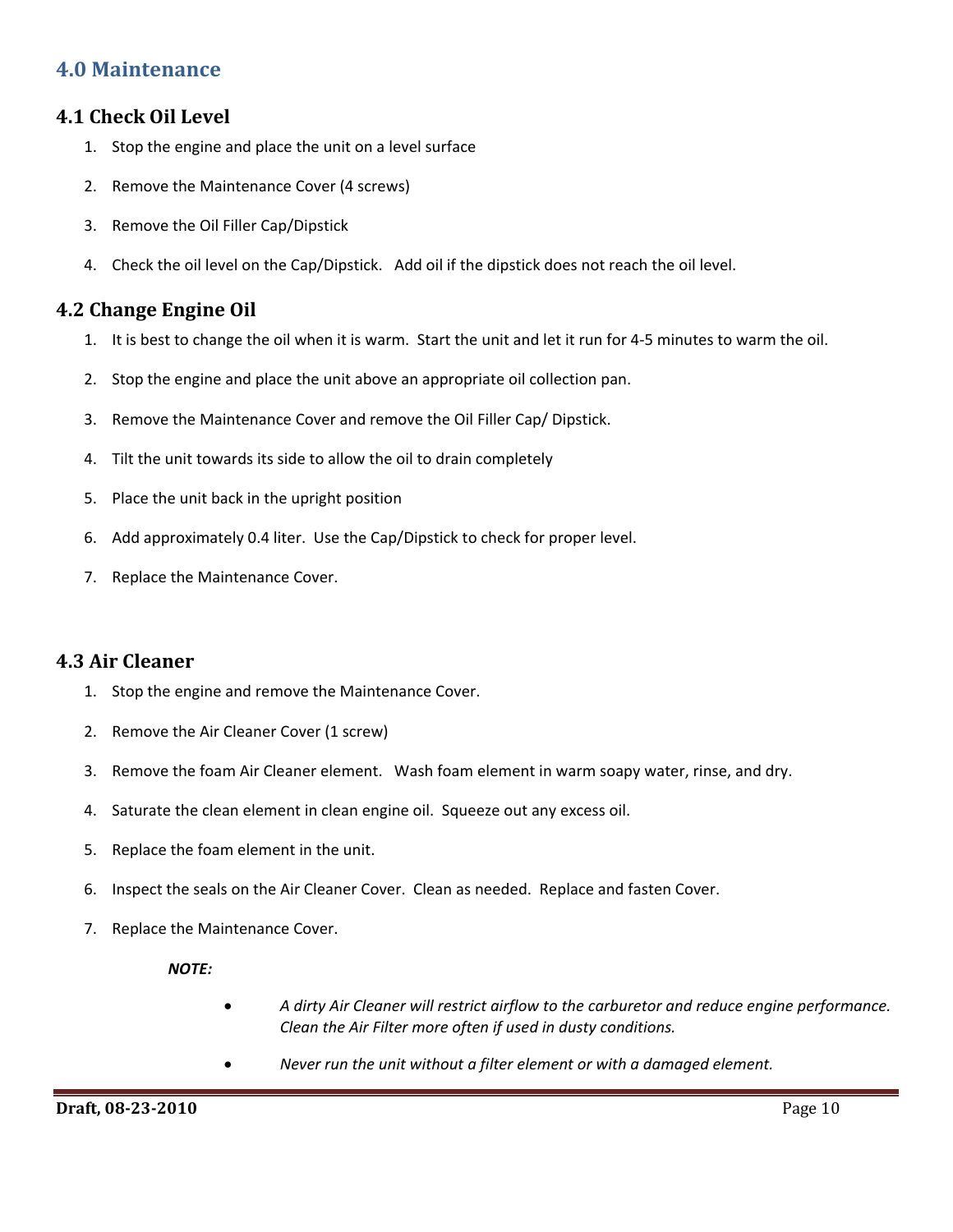#### **4.4 Spark Plug**

- 1. Stop the engine and remove the Maintenance Cover.
- 2. Remove the Spark Plug Maintenance Cap on top of the unit.
- 3. Disconnect the Spark Plug Wire.
- 4. Remove the Spark Plug. The Spark Plug Maintenance Cap provides tool access.
- 5. Remove carbon or other deposits with a wire brush
- 6. Measure the spark plug gap and adjust as needed. **0.6 – 0.7mm (0.024" – 0.028")**
- 7. If needed, replace spark plug with **E6RTC (NHSP)** or **BPR6HS (NGK)**
- 8. Install the new spark plug by until finger tight to seat the washer. Then use a plug wrench and torque the new spark plug to **20 N‐m (14.4 ft‐lb)**
- 9. Replace the spark plug wire.
- 10. Replace the Spark Plug Maintenance Cap.
- 11. Replace the Maintenance Cover.

#### **4.5 Valve Clearance**

*NOTE: Valve clearance MUST be checked while the engine is cold*

#### **4.5.1 Measuring Valve Clearance**

- 1. Remove the Maintenance Cover.
- 2. Remove the Handle
- 3. Remove the Top Cover
- 4. Remove the Fuel Tank
- 5. Disconnect the spark plug wire
- 6. Remove the Spark Plug
	- a. Torque to **20 N‐M (14.4 ft‐lb)** when putting the unit back together
- 7. Remove the Breather
- 8. Remove the Clip
- 9. Remove the Cylinder Head Cover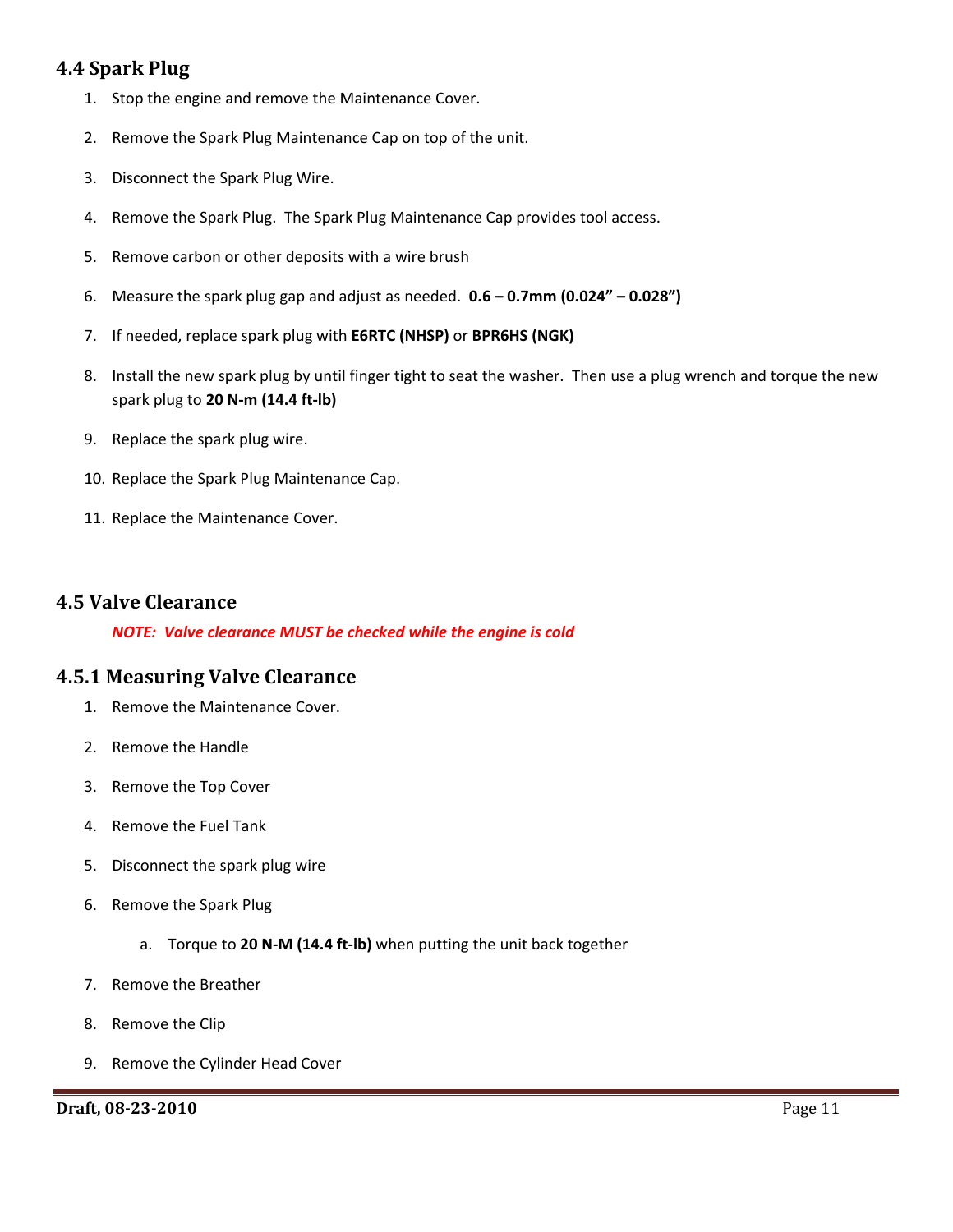- a. Torque to **11 N‐M (7.9 ft‐lb)** when putting the unit back together
- 10. Remove the Cylinder Head Cover Gasket
- 11. Remove Air Shroud
- 12. Rotate the Rotor clockwise until the Piston is at top dead center
- 13. Measure the Valve clearance by inserting a feeler gage between the Rocker Arm and the Valve
	- a. Both Intake and Exhaust Valves must be **0.1mm (0.004")** clearance

#### **4.5.2 Adjusting Valve Clearance**

- 1. Loosen the Adjusting Screw Lock Nut
- 2. Turn the Adjusting Screw in or out as needed
- 3. Hold the Adjusting Screw with a wrench and torque the Lock Nut to **7 N‐m (5.1 ft‐lb)**
- 4. Measure the Valve clearance to verify it is correct. Repeat as needed.
- 5. Assemble the unit by performing steps **1‐11** of section **4.5.1** in reverse order

#### **4.6 Fuel Filter**

**Danger** - Gasoline is highly flammable. It can cause serious burns. Keep heat, flame,

and sparks away. Clean up any spills immediately.

- 1. Remove the Fuel Cap
- 2. Remove the wire mesh Fuel Filter
- 3. Clean the Fuel Filter to remove any obstructions
- 4. Inspect for damage. Replace if needed.
- 5. Install the Fuel Filter and Fuel Cap

#### **4.7 Fuel Strainer**

**Danger** - Gasoline is highly flammable. It can cause serious burns. Keep heat, flame,

and sparks away. Clean up any spills immediately.

1. Turn Fuel valve OFF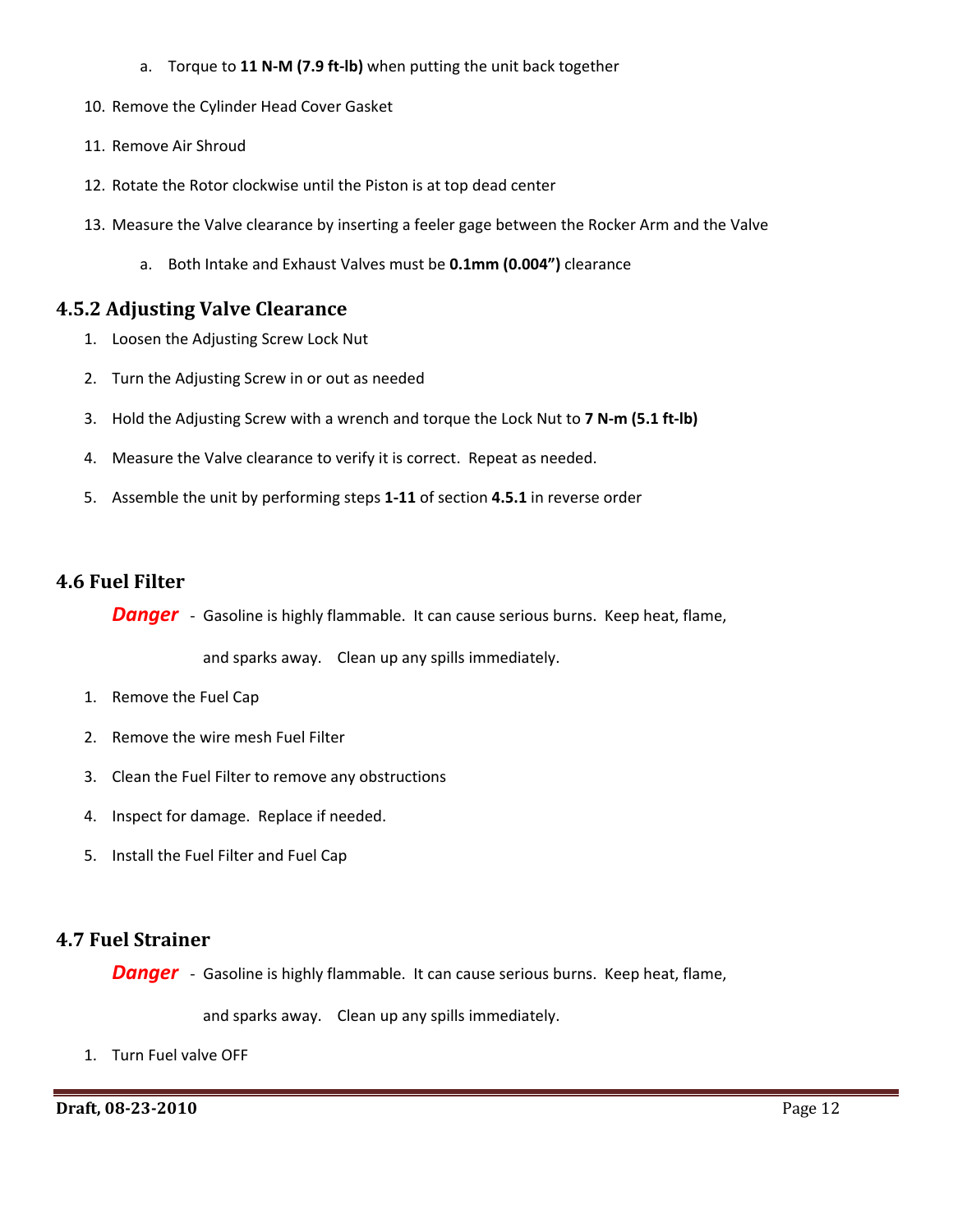- 2. Remove the Knob of the Fuel Valve
- 3. Remove the Handle
- 4. Remove the Top Cover
- 5. Remove the (3) screws that hold the Fuel Tank in place.
- 6. Lift the Fuel Tank and disconnect the fuel line from the Fuel Tank
- 7. Drain the Fuel tank into an appropriate container.
- 8. Remove the Fuel Strainer from the Fuel tank (Fuel Strainer is connected to the Fuel Valve)
- 9. Remove any obstructions. Inspect for damage. Replace if damaged.
- 10. Clean the Fuel Tank with a cleaning solvent and let it dry completely.
- 11. Install the Fuel Valve in the Fuel Tank.
- 12. Connect the fuel line to the Fuel Valve
- 13. Install the removed parts in the reverse order of removal.

#### **4.8 Spark Arrestor**

- *1. Make sure Muffler has cooled completely before servicing the Spark Arrestor*
- 2. Remove the Handle
- 3. Remove the Corner Cover
- 4. Remove the Side Cover panel on the Muffler side of the unit.
- 5. Remove the Spark Arrestor from the Muffler by loosening the clamp around the muffler pipe.
- 6. Clean the carbon from the steel mesh of the Spark Arrestor using a stiff wire brush.
- 7. Check for any damage and replace if needed.
- 8. Install the removed parts in the reverse order of removal.

#### **4.9 Engine Switch / Econ Switch**

- 1. Check for continuity to determine if the switches are working properly.
	- a. Switch ON continuity
	- b. Switch OFF No continuity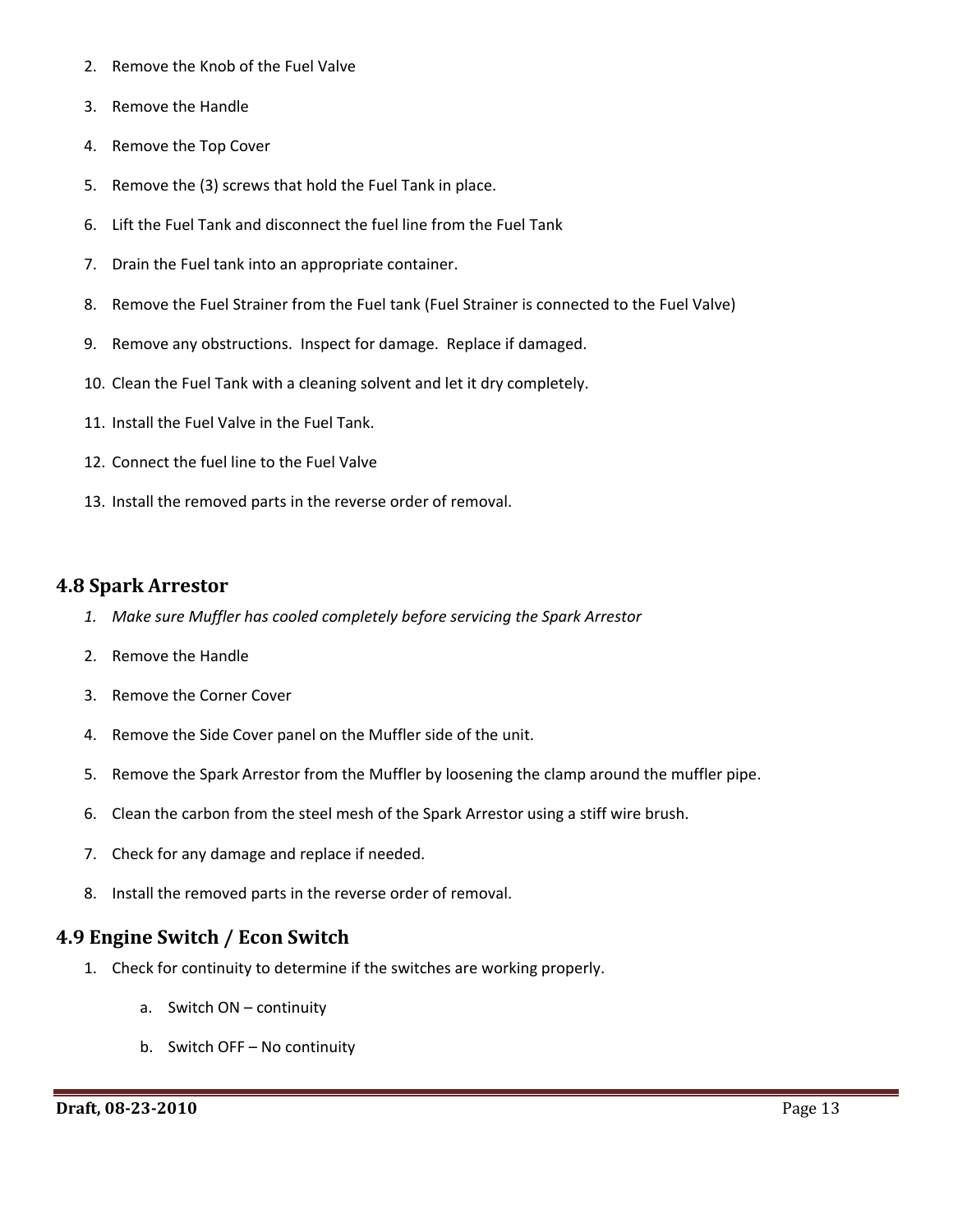#### **4.10 Ignition Unit**

- 1. Unplug the 10 Pin connector from the module.
- 2. Measure the resistance by connecting one test probe to the metal case of the Engine and the other test probe to the pin on the 10 pin connector. See Table 1 below for correct values.

#### **Table 1 ‐ Resistance Values**

| Color        | <b>Circuit Name</b>             | <b>Resistance</b>                                           |
|--------------|---------------------------------|-------------------------------------------------------------|
| Blue         | <b>Primary Ignition Coil</b>    | $0.8 - 1.5$ Ohm                                             |
| Yellow       | Oil Level Switch                | No Continuity with proper Oil<br>Level                      |
| Green/White  | <b>Trigger Coil</b>             | $80 - 132$ Ohm                                              |
| Yellow/Green | <b>Ground Wire</b>              | Continuity                                                  |
| Green        | Igniter Unit Power Coil Winding | $0.5 - 0.9$ Ohm                                             |
| <b>Black</b> | Engine Switch                   | No Continuity with Switch ON,<br>Continuity with Switch OFF |

#### **4.11 Oil Level Switch**

- 1. Place the oil alarm in the position shown below.
	- a. There should be NO continuity between the Oil Level Switch and the Ground Wire.
- 2. Rotate the oil alarm 180 degrees and check continuity.
	- a. There should be continuity between the Oil Level Switch and the Ground Wire.
- 3. Completely immerse the oil alarm in oil.
- 4. Wait two minutes
- 5. Check the continuity. If working properly, there should be NO continuity.

#### **4.12 AC Receptacle**

1. Check the electrode contact disk inside the receptacle. If it is burned or discolored, replace the receptacle.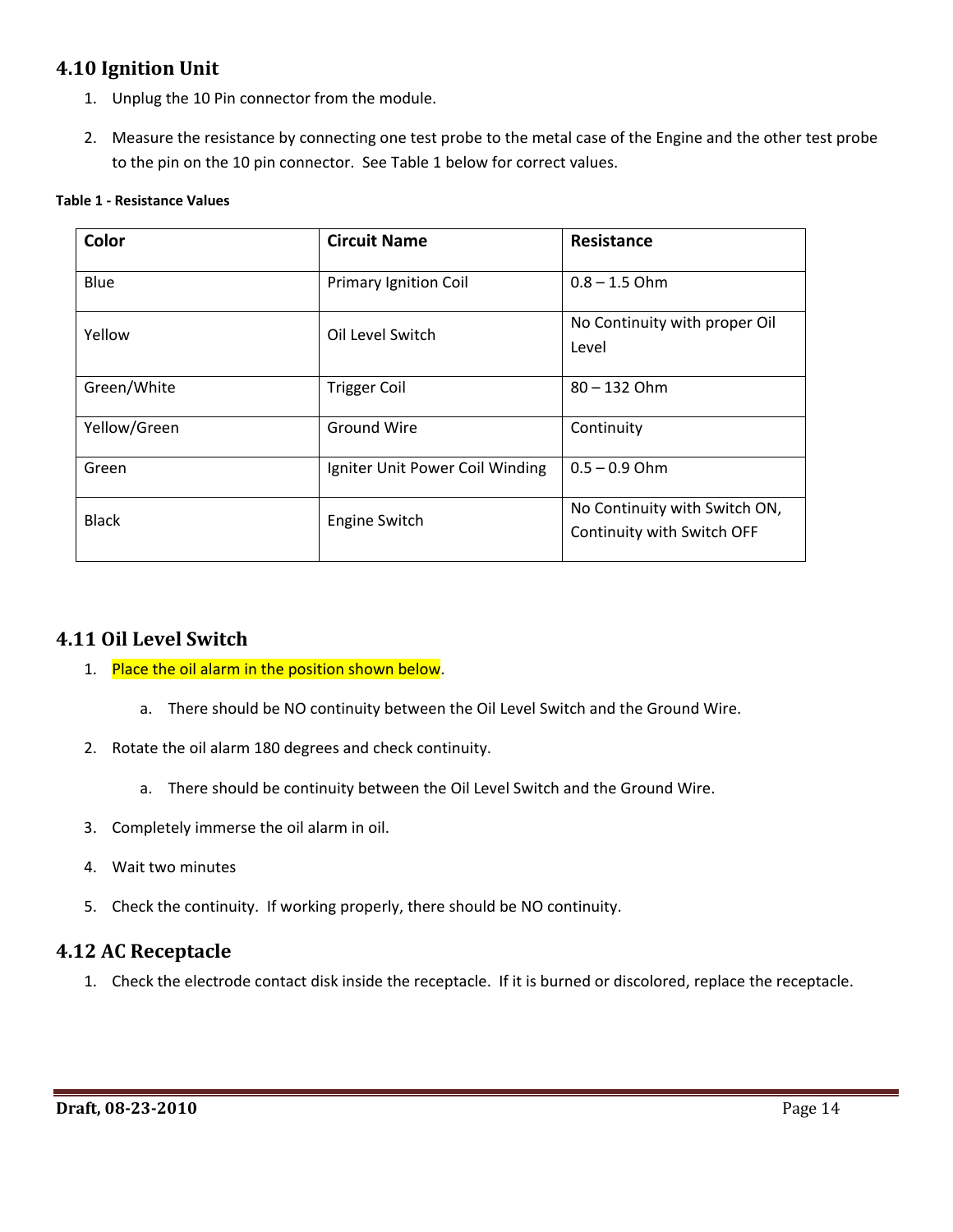#### **4.13 Stepper Motor**

- 1. Measure the resistance of the Stepper Motor lead‐out wires
	- a. Between 1 and 3: 45 55 Ohm
	- b. Between 2 and 4: ??? <need spec from Yamashita>

#### **4.14 Generator**

- 1. Ignition Coil
	- a. Measure the resistance between the Blue terminal and Yellow/Green terminal. It should measure 0.1 0.2 Ohm
- 2. DC Coil
	- a. Measure resistance between the two green terminals. It should measure  $0.1 0.2$  Ohm
- 3. Sub Coil
	- a. Measure resistance between yellow terminals. It should measure 0.1 0.2 Ohm
- 4. AC Coil
	- a. Measure resistance between red terminals. It should measure 1.5 2.0 Ohm

#### **4.15 Trigger**

- 1. Attach the two test probes to the Trigger and measure the resistance. It should measure 120 Ohm  $\pm 24$ .
- 2. Measure the clearance between the Trigger and the Projection Part of the Rotor. The clearance should be 0.3  $0.5$ mm  $(0.012 - 0.020'')$ .

#### **4.16 Ignition Coil**

- 1. Check the Primary Resistance.
	- a. Attach the two test probes to the primary coil plug of ignition coil. The resistance should measure 1.1 Ohm  $\pm 0.22$ .
- 2. Check the Secondary Resistance.
	- a. Attach one test probe to the Spark Plug Cap and the other probe to each terminal of the primary coil plugs of the Ignition Coil. The resistance should be 12.2K Ohm  $\pm$ 2.4K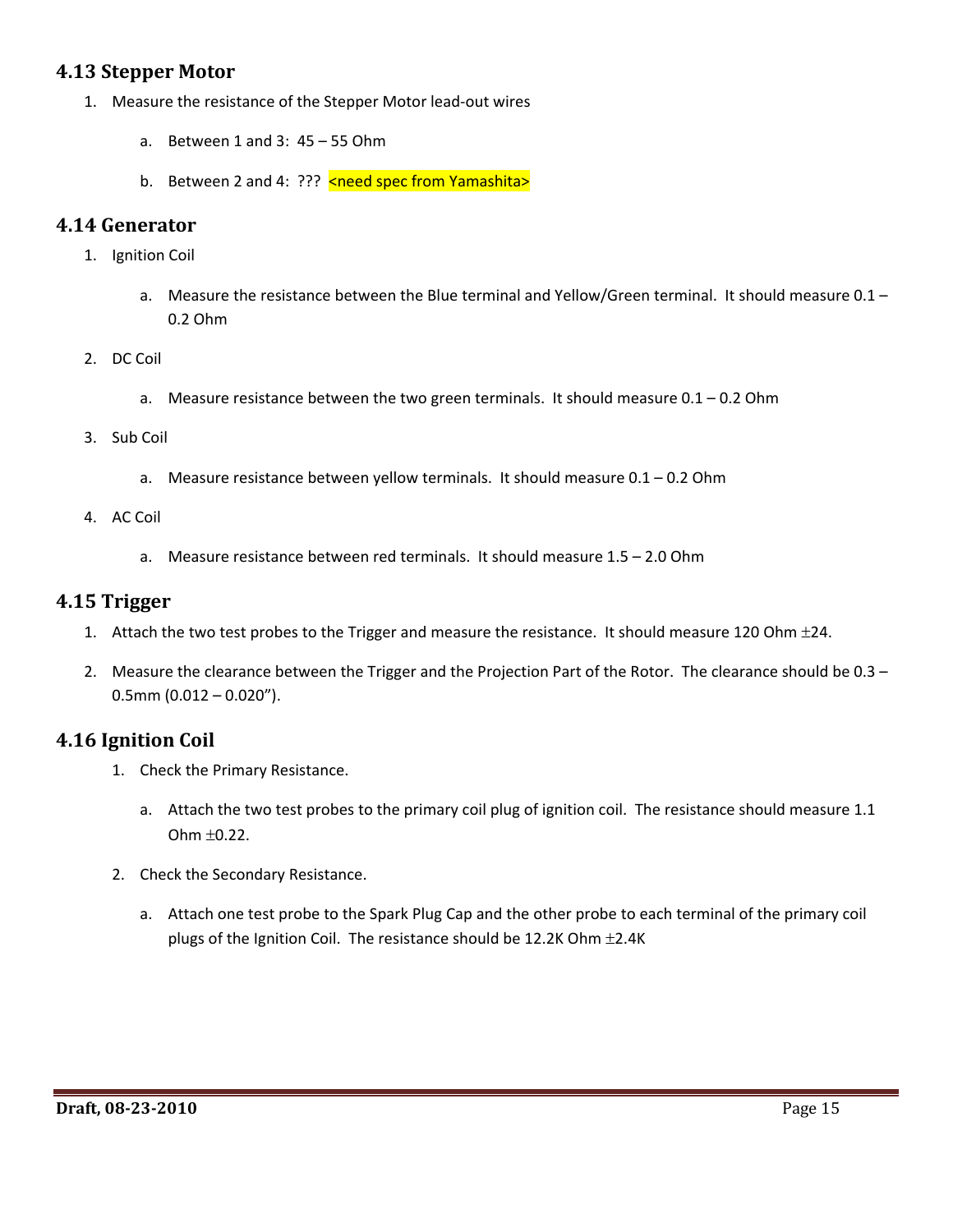#### **4.17 Valve Stem Outside Diameter**

- 1. **Intake Valve**
	- a. **Standard:** 4.948 4.960mm (.1948 .1953")
	- b. **Service Limit:** 4.908mm (.1932")
- 2. **Exhaust Valve**
	- a. **Standard:** 4.928 4.940mm (.1940 .1945")
	- b. **Service Limit:** 4.908mm (.1932")

#### **4.18 Valve Spring Free Length**

- 1. **Standard**: 27.4mm (1.078")
- 2. **Service Limit**: 24.4mm (.961")

#### **4.19 Cam Height**

1. Intake A

- a. **Standard height**: 20.490 20.590mm (.8067 ‐ .8106")
- b. **Service Limit**: 20.390mm (.8028")
- 2. Intake B
	- a. **Standard height**: 16.139 16.239mm (.6354 ‐ .6393")
	- b. **Service Limit**: 16.039mm (.6315")
- 3. Exhaust A
	- a. **Standard height**: 20.490 20.590mm (.8067 ‐ .8106")
	- b. **Service Limit**: 20.390mm (.8028")
- 4. Exhaust B
	- a. **Standard height**: 16.139 16.239mm (.6354 ‐ .6393")
	- b. **Service Limit**: 16.039mm (.6315")

#### **4.20 Cylinder ‐ Inner Diameter**

- 1. **Standard**: 48.600 48.620mm (1.9134 1.9142")
- 2. **Service Limit**: 48.620mm (1.9142")